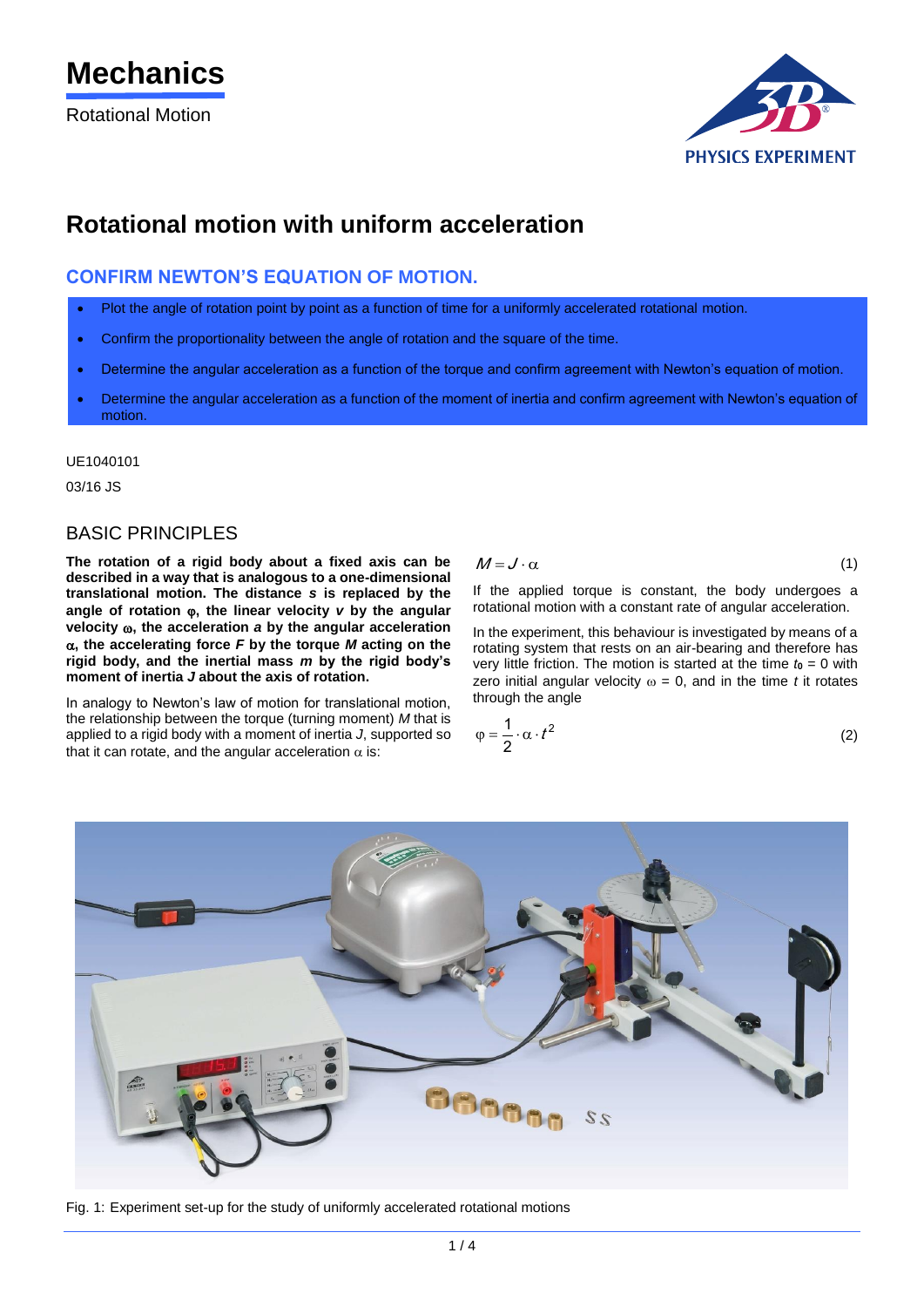# LIST OF APPARATUS

1 Rotating System on Air Bed @ 230 V

| or<br>1 Rotating System on Air Bed @ 115 V |                        |
|--------------------------------------------|------------------------|
|                                            | 1000781 (U8405680-115) |
| 1 Laser Reflection Sensor                  | 1001034 (U8533380)     |
| 1 Digital Counter @ 230 V                  | 1001033 (U8533341-230) |
| or<br>1 Digital Counter @ 115 V            | 1001032 (U8533341-115) |

1000782 (U8405680-230)

The torque *M* results from the weight of an accelerating mass  $m<sub>M</sub>$  acting at the distance  $m<sub>M</sub>$  from the axis of rotation of the body, and is therefore:

$$
M = r_{\rm M} \cdot m_{\rm M} \cdot g \tag{3}
$$

9.81 $\frac{17}{s^2}$  $g = 9.81 \frac{m}{2}$ : the gravitational acceleration constant.

If two additional weights of mass  $m<sub>J</sub>$  are attached to the horizontal rod of the rotating system at the same fixed distance *r*<sup>J</sup> from the axis of rotation, the moment of inertia is increased to:

$$
J = J_0 + 2 \cdot m_J \cdot r_J^2 \tag{4}
$$

*J*o: moment of inertia without additional weights.

A number of weights are provided, both for producing the accelerating force and for increasing the moment of inertia. The distances  $r_M$  and  $r_J$  can also be varied. Thus, it is possible to investigate how the angular acceleration depends on the torque and the moment of inertia in order to confirm the relationship (1).

# SET-UP

- Set up the "rotating system on air bed" as described in the instruction sheet, and level it horizontally.
- Place on it the rotating disc with the horizontal rod and screw the multiple pulley on to that.
- Place the laser reflection sensor on the side-bracket of the start/stop unit.
- Move the release lever of the start/stop unit to its upper position.
- Switch on the air blower and move the start/stop unit so that its pointer touches the edge of the rotating disc and prevents it from turning freely.
- Rotate the disc until the pointer is at the zero  $(0^{\circ})$  position.
- Taking care to observe the colour-coding of the sockets, connect the start/stop unit to the "start" input of the digital counter and the laser reflection sensor to its "stop" input.
- Position the laser reflection sensor so that the light beam passes through the hole at the 0° mark of the rotating disc.
- Move the function selector switch of the digital counter to the  $\Delta t_{AB}$  / ms position.

## EXPERIMENT PROCEDURE

#### **a) Point-by-point plotting of a uniformly accelerated rotational motion:**

- Wind the thread around the middle groove of the multiple pulley ( $r_M$  = 10 mm) and over the other pulley, and hang on weights with a total mass of 3 g  $(m_M = 3$  g).
- Rotate the disc to a starting angle  $(\varphi)$  of 10°.
- Start the rotation by pressing the lever and wait until the time measurement by the digital counter is completed.
- Read off the time *t* and enter the value in Table 1.
- Make similar time measurements with the angle  $\varphi$  set at 40°, 90° and 250°, and enter the results in Table 1.

#### **b) Measure the angular acceleration as a function of the applied torque:**

To determine the angular acceleration  $\alpha$  as a function of the variables *M* and *J*, measure the time *t*(90°) needed for an angle of rotation of 90° with different values of the variable in both cases. For this special case the angular acceleration is

$$
\alpha = \frac{\pi}{t(90^\circ)^2}
$$

- Rotate the disc to a starting angle of 90°.
- Hang a 1 g weight on the thread (mass  $m_M = 1$  g).
- Start the rotation by pressing the release lever and wait until the time measurement by the digital counter is completed.
- Read off the time *t*(90°) and enter the value in Table 2a.
- Make similar time measurements with weights of mass  $m_M$  $= 2$  g, 3 g and 4 g and enter the results in Table 2a.
- From the time measurements calculate the angular accelerations  $\alpha$  and enter the values in Table 2a.
- Wind the thread around the smallest of the multiple pulley wheels  $(m = 5$  mm) and suspend weights with a total mass of 3 g  $(m_M = 3$  g) from it.
- Again measure the time *t*(90°) for the disc to rotate by 90° and enter the value in Table 2b.
- Make a similar time measurement with pulley radius  $r_M =$ 15 mm and enter the result in Table 2b.
- From the time measurements calculate the angular accelerations  $\alpha$  and enter the values in Table 2b.

#### **c) Measure the angular acceleration as a function of the moment of inertia:**

- Wind the thread around the medium-sized wheel of the multiple pulley ( $r_M$  = 10 mm) and suspend weights with a total mass of 3 g  $(m_M = 3$  g).
- Measure the time *t*(90°) for the disc to rotate by 90° and enter the value in Table 3.
- Suspend two additional masses  $m<sub>J</sub> = 50$  g symmetrically from the horizontal rod at a distance  $r<sub>J</sub> = 30$  mm.
- Measure the time *t*(90°) and enter the value in Table 3.
- Increase the distance  $r_J$  in steps of 20 mm, measure the time *t*(90°) in each case, and enter the results in Table 3.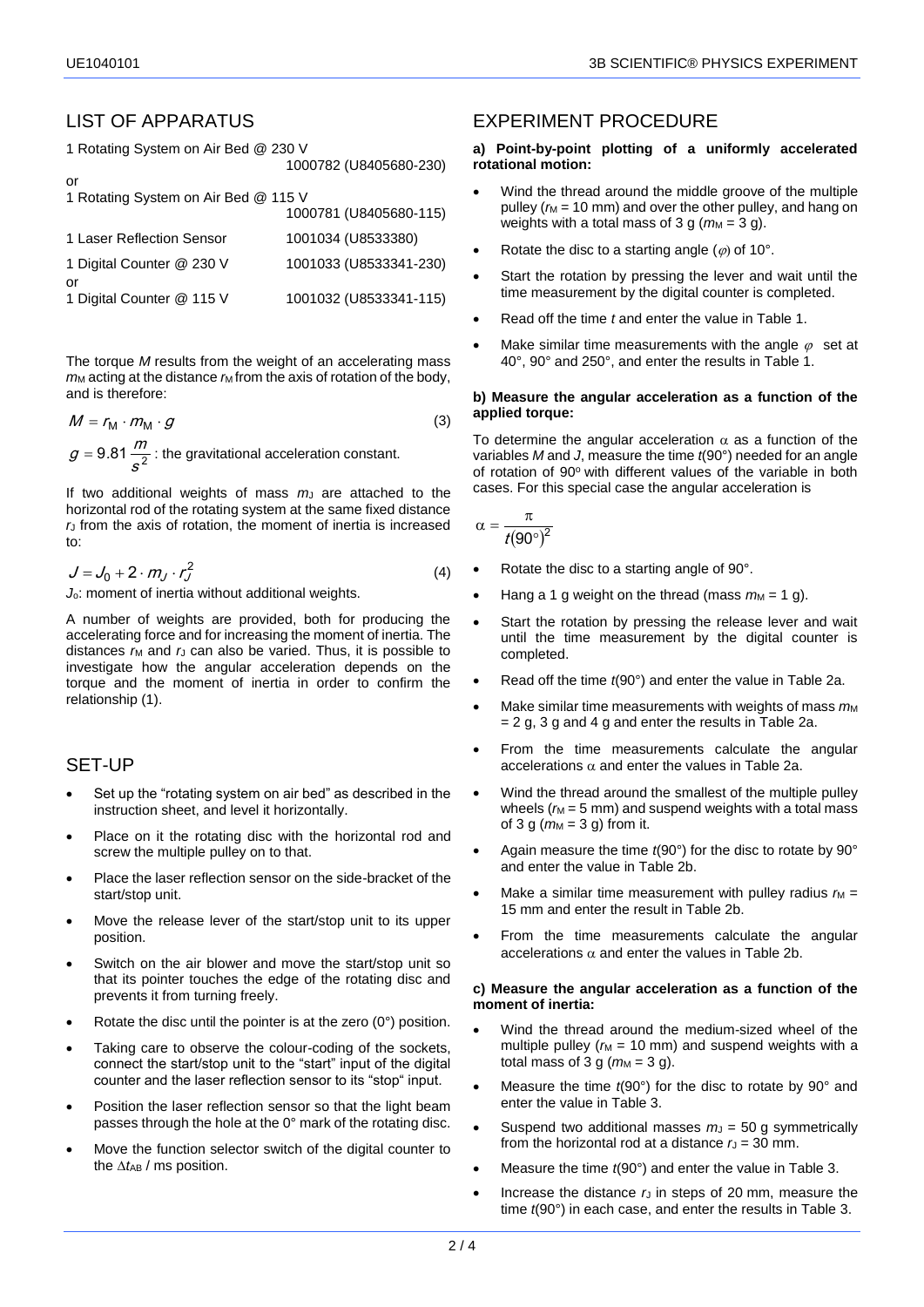### SAMPLE MEASUREMENTS

#### **a) Point-by-point plotting of a uniformly accelerated rotational motion:**

Table 1: Angle of rotation  $\varphi$  and time *t* in a uniformly accelerated rotational motion

| O            | t/ms | O           | t/ms |
|--------------|------|-------------|------|
| ŋ۰           |      | $90^\circ$  | 3078 |
| $10^{\circ}$ | 1025 | $160^\circ$ | 4132 |
| 40°          | 2038 | $250^\circ$ | 5184 |

#### **b) Measure the angular acceleration as a function of the applied torque:**

Tab. 2a: Angular acceleration  $\alpha$  as a function of the applied torque *M* (calculated using Equation 3). Force applied at the same radius  $r_M = 10$  mm in every case.

| $m_M/g$ | $M/mN$ mm | $t(90^\circ)$ / s | $\alpha$ / rad/s <sup>2</sup> |
|---------|-----------|-------------------|-------------------------------|
|         | 98        | 5.2               | 0.12                          |
|         | 196       | 3.8               | 0.22                          |
|         | 294       | 3.1               | 0.33                          |
|         | 392       | 2 6               | 0.46                          |

Tab.2b: Angular acceleration  $\alpha$  as a function of the applied torque *M* (calculated using Equation 3). Force applied by the same suspended weight  $m_M = 3$  g in every case.

| m/mm | $M/mN$ mm | $t(90^\circ)$ / s | $\alpha$ / rad/s <sup>2</sup> |
|------|-----------|-------------------|-------------------------------|
|      | 147       | 4.4               | 0.16                          |
| 10   | 294       | 3.1               | 0.33                          |
| 15   | 441       | 2.5               | 0.50                          |

#### **c) Measure the angular acceleration as a function of the moment of inertia:**

Tab. 3: Angular acceleration  $\alpha$  as a function of the moment of inertia *J* (calculated using Equation 4, with  $J_0$  = 0.873 g m²).

Parameters: 
$$
m_M = 3
$$
 g,  $r_M = 10$  mm,  $m_J = 50$  g

| $r_1/mm$ | $J/g \, \text{m}^2$ | $J_{\text{total}}$ / g m <sup>2</sup> | $t(90^\circ)$ / s | $\alpha$ rad/s <sup>2</sup> |
|----------|---------------------|---------------------------------------|-------------------|-----------------------------|
| 0        | 0.000               | 0.873                                 | 3.098             | 0.33                        |
| 30       | 0.090               | 0.963                                 | 3.277             | 0.29                        |
| 50       | 0.250               | 1.123                                 | 3.46              | 0.26                        |
| 70       | 0.490               | 1.363                                 | 3.857             | 0.21                        |
| 90       | 0.810               | 1.683                                 | 4.276             | 0.17                        |
| 110      | 1.210               | 2.083                                 | 4.724             | 0.14                        |
| 130      | 1.690               | 2.563                                 | 5.231             | 0.11                        |
| 150      | 2.250               | 3.123                                 | 5.778             | 0.09                        |
| 170      | 2.890               | 3.763                                 | 6.307             | 0.08                        |
| 190      | 3.610               | 4.483                                 | 6.93              | 0.07                        |
| 210      | 4.410               | 5.283                                 | 7.481             | 0.06                        |

### EVALUATION

### **a) Numerical analysis and graphical analysis of a uniformly accelerated rotational motion:**

#### **Method 1, numerical analysis:**

Calculate the ratios of the times for angles of rotation  $\varphi_0 = 10^\circ$ ,  $\varphi_1 = 40^\circ$ ,  $\varphi_2 = 90^\circ$  and  $\varphi_3 = 250^\circ$ 

$$
\frac{t(4 \cdot \varphi_0)}{t(\varphi_0)} = \frac{2038 \text{ ms}}{1025 \text{ ms}} = 2.0 , \frac{t(9 \cdot \varphi_0)}{t(\varphi_0)} = \frac{3078 \text{ ms}}{1025 \text{ ms}} = 3.0,
$$
  

$$
\frac{t(16 \cdot \varphi_0)}{t(\varphi_0)} = \frac{4132 \text{ ms}}{1025 \text{ ms}} = 4.0 , \frac{t(25 \cdot \varphi_0)}{t(\varphi_0)} = \frac{5184 \text{ ms}}{1025 \text{ ms}} = 5.1
$$

Within the limits of accuracy of the measurements, for angles of rotation in the ratios  $1: 4: 9: 16: 25$  the corresponding rotation times are in the ratio 1 : 2 : 3 : 4 : 5. Thus the angle of rotation is proportional to the square of the time:  $\varphi \propto t^2$ .

#### **Method 2, graphical analysis:**

The experimental data can be presented as a plot of angle against time. The points can be fitted to a parabola, showing that the angle of rotation  $\varphi$  is not a linear function of the time *t* (see Fig. 2):



Fig. 2: Plot of angle against time for a uniformly accelerated circular motion

The relationship can be depicted as a straight by plotting the angle of rotation as a function of the square of the time (see Fig. 3):



Fig. 3: Angle of rotation as a function of the square of the time